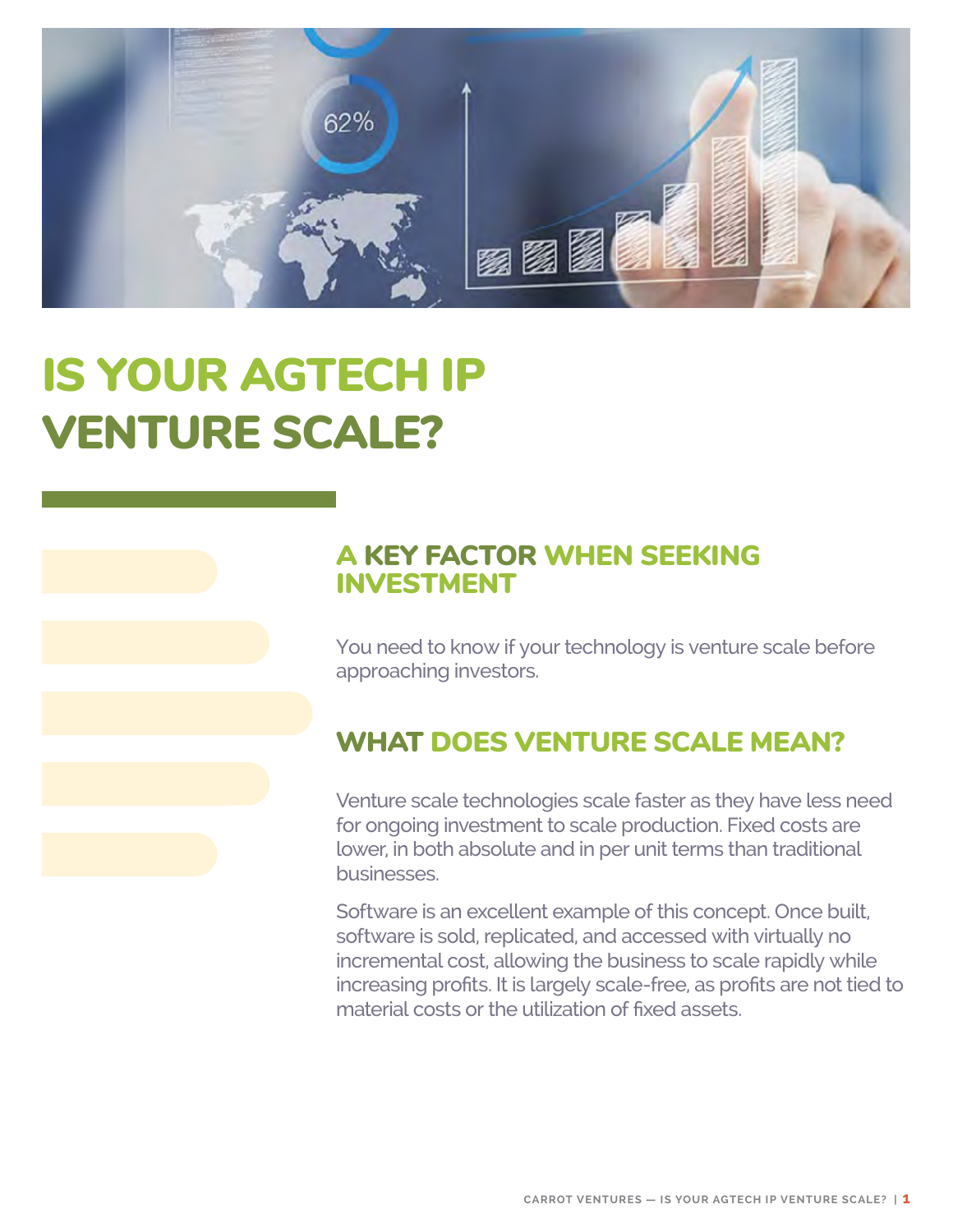### WHY DOES VENTURE SCALE MATTER?

Venture scale matters because there are plenty of low-risk investment opportunities offering decent but modest returns. An angel or venture capital investor must justify a high-risk investment opportunity with the potential for a high return on their investment. As such, the ability to scale is paramount in their decision making.

Angel and venture capital investors are unlikely to finance a business if the IP is not scalable.

### WHAT MAKES A TECHNOLOGY VENTURE SCALE??

#### SIZE & SCOPE OF THE MARKET

The larger and more cohesive the total addressable market, the greater the opportunity to scale.

Technology with a niche or regionally-specific audience has less market potential than one with a global audience.

#### HIGH PERCEIVED VALUE

A venture scale opportunity has the potential to charge a premium for its high actual and perceived value. This premium pricing helps to offset development costs and is vital to sustaining rapid growth and development. The reinvestment of profits also helps finance improvements that keep and grow the customer base.

High perceived value is often associated with "must-have" products, as demand holds through economic cycles.

Commodities are not attractive venture scale investments because there is little opportunity to establish and maintain premium pricing.

*"Venture scale technologies scale faster as they have less need for ongoing investment to scale production. "*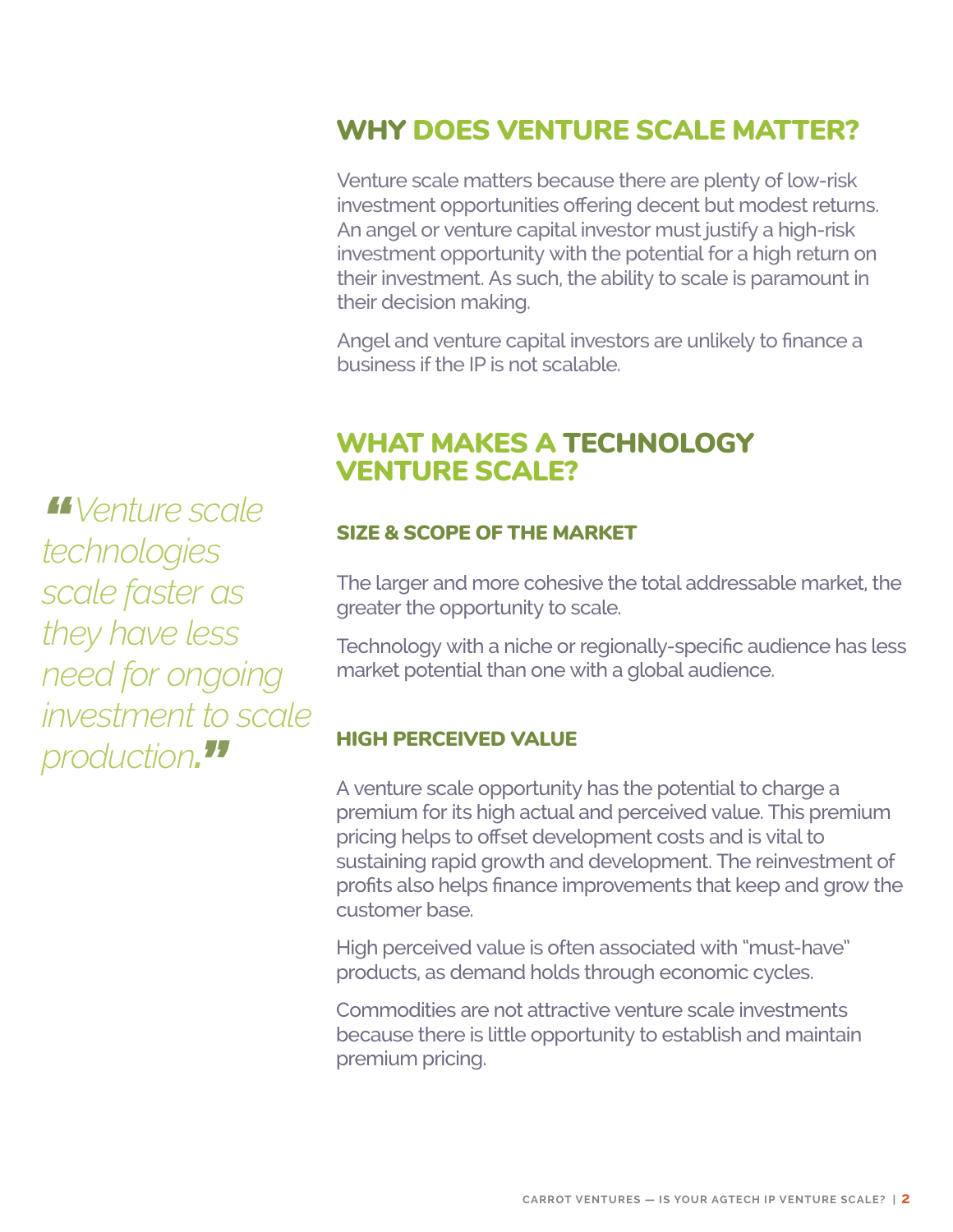#### SINGLE REVENUE STREAMS

Technologies with solid profit potential from a single revenue stream are more attractive than innovations requiring multiple revenue streams to achieve profitability.

Too many things need to go right for complex business models to cash flow quickly and reliably.

#### SUSTAINABLE DIFFERENTIATION

It is important to have some form of sustainable differentiation. This is often a technical differentiation, protected by an effective patenting strategy or "black box" know-how that is nearly impossible to reverse engineer.

Easily replicated products are vulnerable to competitive action.

#### A SHORT PATH TO MARKET

Many venture investors look for evidence of market traction. That is, they have little interest in technologies that still need years of development before commercialization.

#### MINIMAL REGULATION

Technologies with minimal regulatory obstacles are more attractive to venture investors because there is greater control over the commercialization timeline.

There must be a clear plan to address regulatory hurdles.

*"Fixed costs are lower, in both absolute and in per unit terms than traditional businesses. "*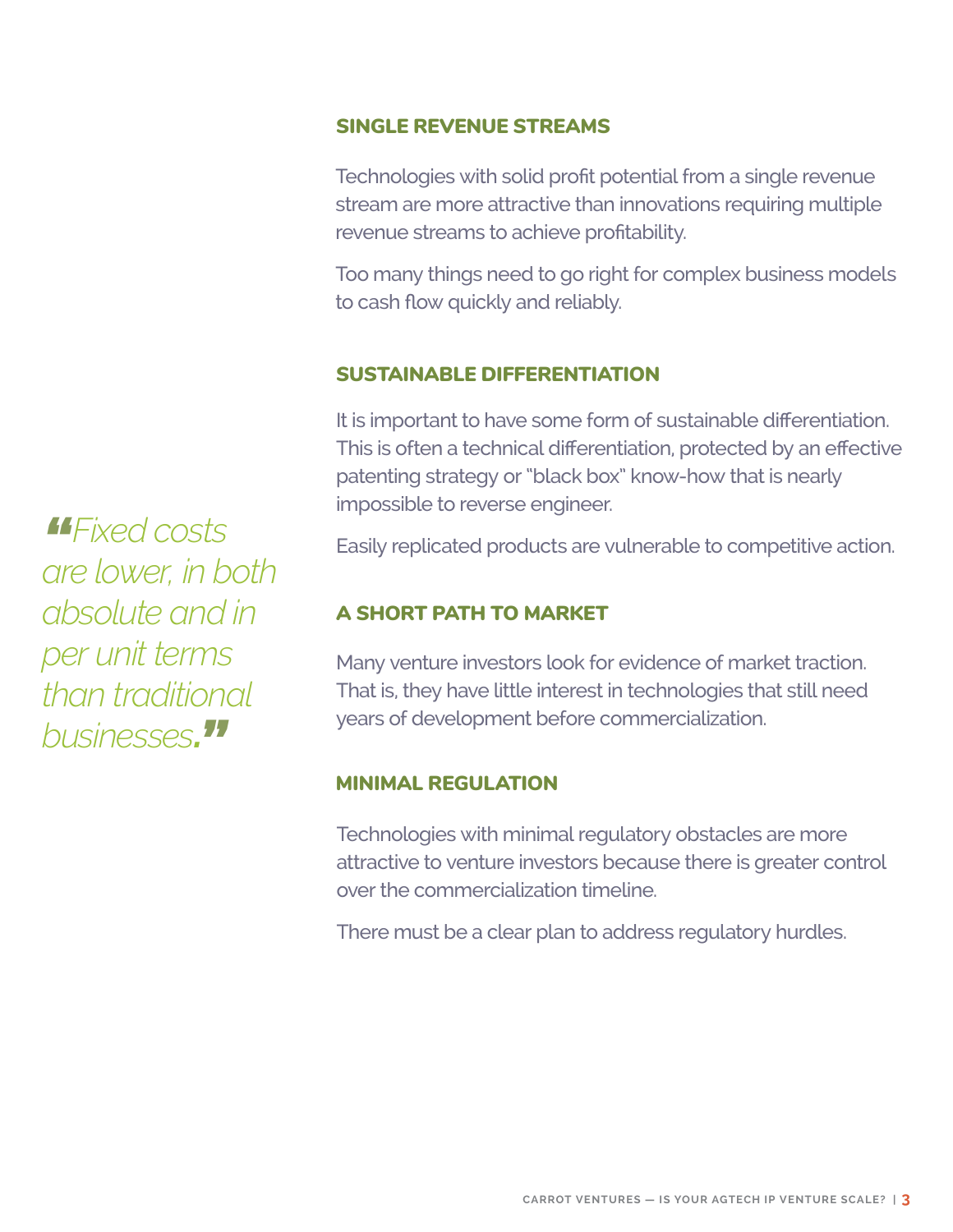#### CONTROVERSY FREE

Some investors love a dark horse and even court controversy. Others tend to shy away from those investments.

While popular, cannabis-based technologies are examples of controversial investments. Greenhouse gas-emitting technologies have recently become less attractive than carbon neutral opportunities.

Controversy limits the range of investors who will participate.

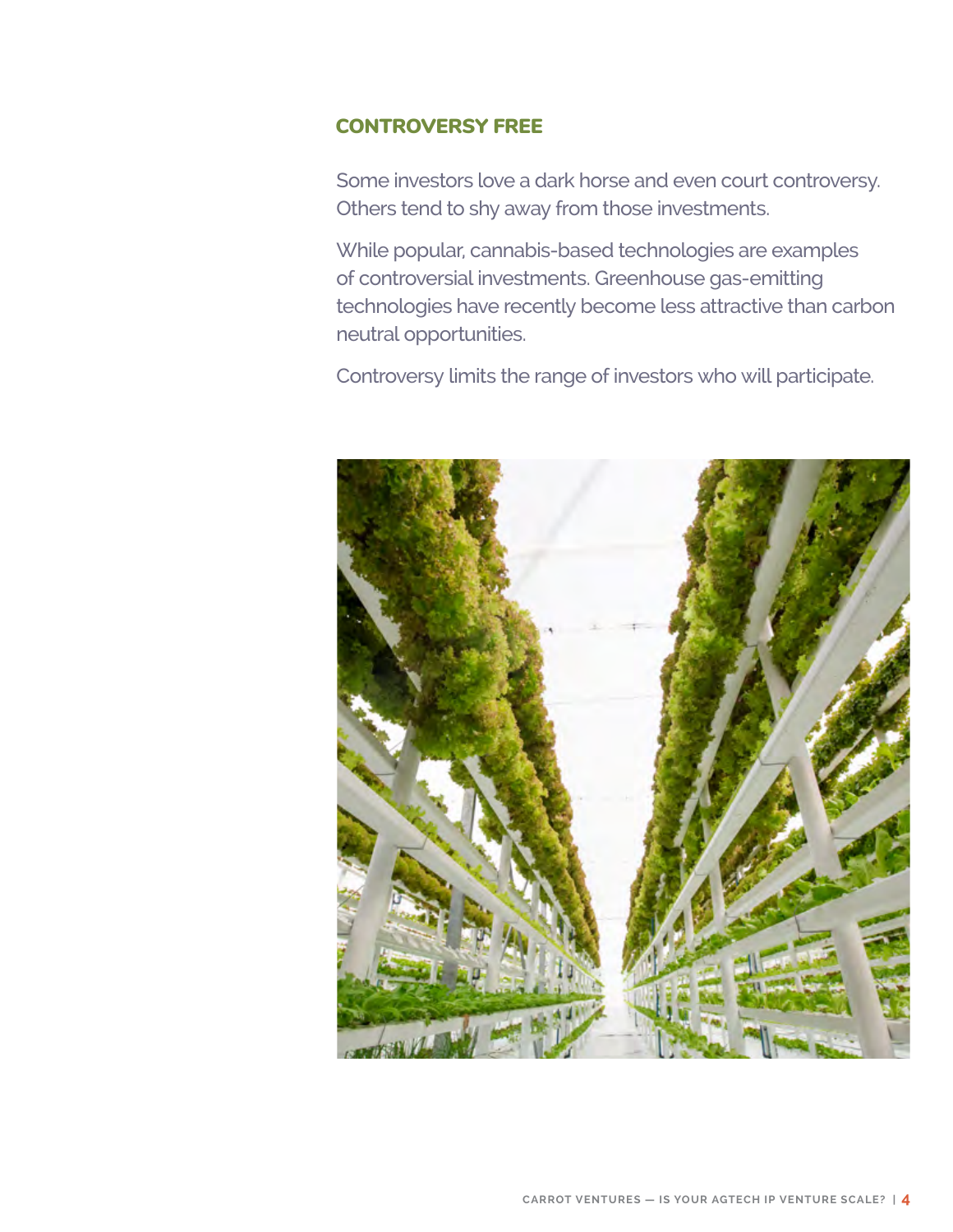### APPLICABILITY TO CARROT VENTURES

Carrot Ventures considers all these factors when evaluating new agricultural technologies.

### INCOMPATIBLE TECHNOLOGIES

Despite Carrot's broad mandate within the AgTech space, some technologies do not align with Carrot's selection criteria. Examples include:

- Seed genetics
- Synthetic chemistries
- Products related to cannabis production
- Construction of greenhouses and biorefineries
- Forestry and other natural resources technologies

### OTHER FACTORS SPECIFIC TO CARROT VENTURES

- Carrot does not invest in existing companies
- Carrot does not invest in farming operations or natural resource technologies
- Capital intensive (Capex) opportunities are not a fit for Carrot
- Carrot invests in technologies at or past the proof of concept stage, where they have been demonstrated to work in a target market application (**[TRL Level 7](https://www.ic.gc.ca/eic/site/101.nsf/eng/00077.html)**)
- Carrot invests in technologies with the potential to generate market traction within approximately two years

*"Carrot does not invest in existing companies."*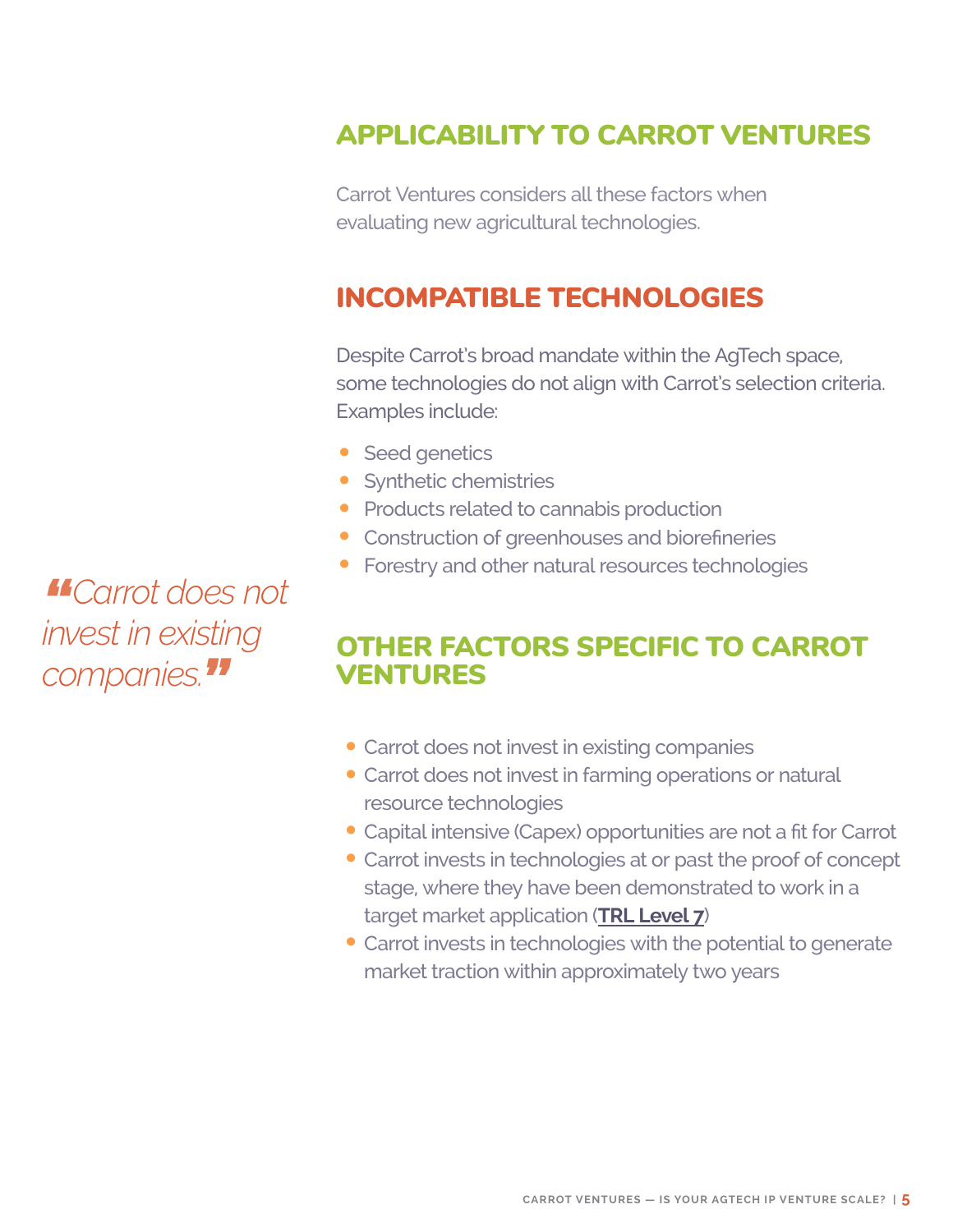### IS YOUR AGTECH IP VENTURE SCALE?

We invite you to explore **The Third Option** for commercializing novel AgTech IP. **The Third Option** is for IP holders who want someone else to commercialize their AgTech innovation.

Carrot Ventures is that "someone else".

After over 20 years of working with AgTech startups, **[AVAC](https://avacgrp.com/)  [Group](https://avacgrp.com/)** created The Company Formation Model offered through Carrot Ventures.

**[The Company Formation Model](https://carrotventures.com/how-does-it-work/)** results in a new company with vetted technology, a compelling value proposition, a professional CEO, a governance board, and a financing term sheet from Carrot Ventures.

We believe the Carrot model offers a compelling combination of success factors and an alignment of interests for all involved.

If you have Venture Scale AgTech and are interested in learning more, **[watch our intro video](https://carrotventures.com/)**, **[download our PDF eBook](https://carrotventures.com/download-access/)** or **[Express Interest](https://carrotventures.com/contact-carrot-ventures/?gfield_radio=Express%20Interest)** in participating. We're happy to discuss your AgTech Innovation and explore potential fit.